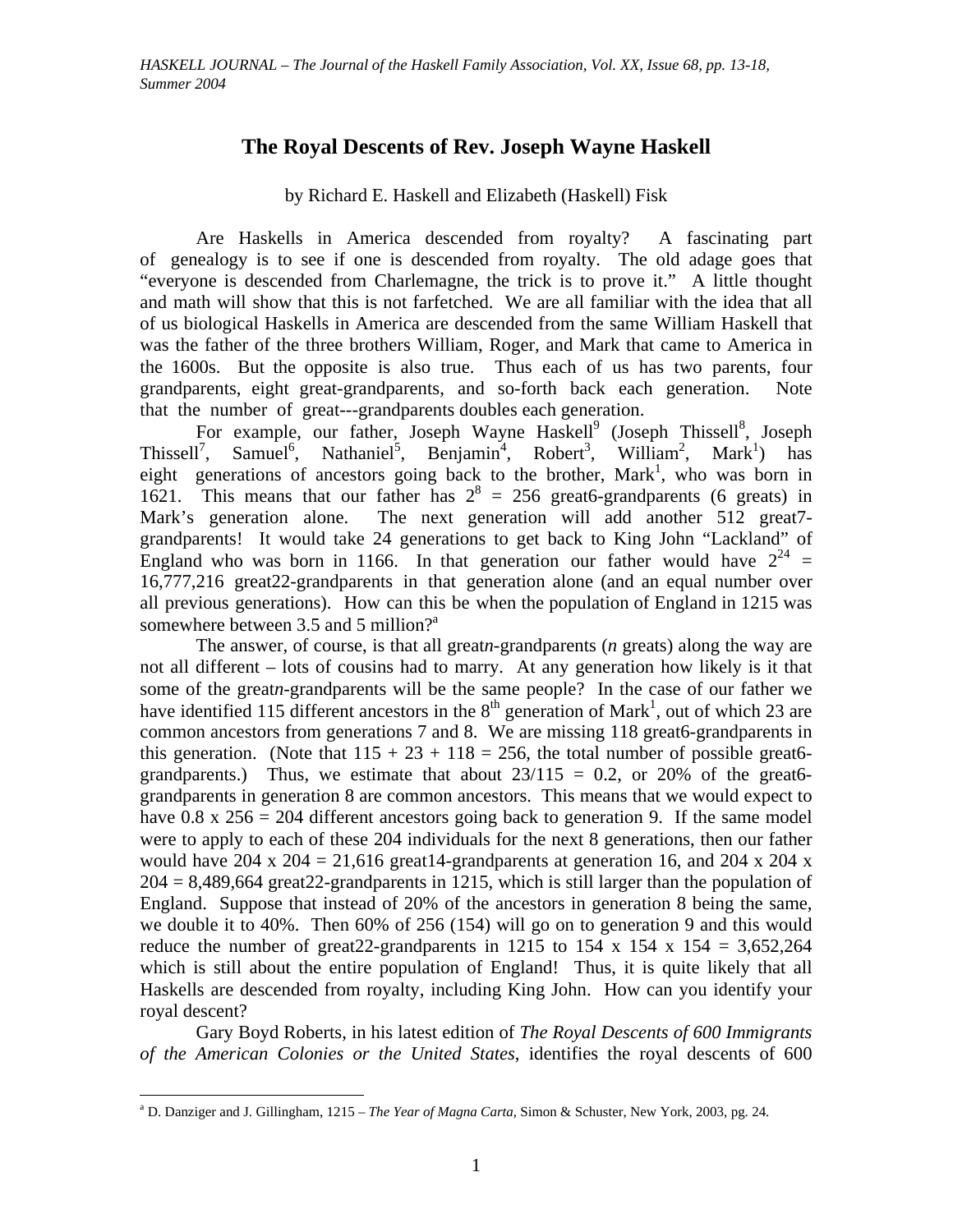immigrants who were themselves notable or left descendents notable in American history.<sup>b</sup> The one that is probably the easiest to identify as your ancestor, is **John Thorndike** (b. 23 Jul 1603) who married **Elizabeth Stratton** (b.1614/1621). Roberts documents how Elizabeth Stratton is descended from **John "Lackland," King of England**, d. 1216, **William I the Lion, King of Scotland**, d. 1214, and **Henry I, King of France**, d. 1060.

John Thorndike was one of the first nine settlers of what is now Ipswich, MA. He married Elizabeth Stratton before 25 December 1637, and was buried on 3 November 1668 in Westminster Abbey, London. The book, *A Thorndike Family History*, documents 12 generations of descendants of John Thorndike and Elizabeth Stratton.<sup>c</sup> If you have a Thorndike as an ancestor, you are most likely descended from John Thorndike and Elizabeth Stratton and therefore the above three royal descents. Within the first four generations (mid-to-late 1700s), Thorndike daughters married men with surnames that include PROCTOR, HALE, MORGAN, GOULD, PRIDE, THISSELL, LOVETT, OBER, FOSTER, REDDING, WOODBERRY, CORNING, CATE, DYER, ALDEN, WALLIS, HUNT, REA, HILTON, WIGGEN, BAKER, KITTREDGE, MOORS, MARSTON, STANDLEY, SEWALL, STEWART, CONANT, DODGE, GROVES, SMITH, LEE, ALLEN, LANGDELL, and OLIVER. Many Haskells whose ancestors stayed in Essex County, Massachusetts until the mid-1700s would most likely have several of these names as ancestors, and therefore are likely to be able to find a link to John Thorndike and Elizabeth Stratton.

Our father, Joseph Wayne Haskell (see Fig. 1), was born in Wenham, MA on 26 Feb 1902 and grew up in Beverly. His grandfather, Joseph Thissell Haskell, Sr. (b. 15 Sep 1816), was a sea captain whose ship, the Barque Montpelier of Gloucester, was



painted by Pellegrini in the Bay of Marseilles in 1857 (see Fig.  $2)^d$ . While Joseph Thissell, Sr. is a direct descendant from the brother  $Mark<sup>1</sup>$ , his



 Fig.2 "Barque Montpelier of Gloucester Fig. 1 Joseph Wayne Haskell J. T. Haskell in the Bay of Marseilles 1857"

b Gary Boyd Roberts, *The Royal Descents of 600 Immigrants to the American Colonies or the United States*, Genealogical Publishing Co., Inc., Baltimore, 2004.<br><sup>c</sup> A Thorndike Family History – Descendants of John and Elizabeth (Stratton) Thorndike, Newbury Street Press,

Boston, MA 2000.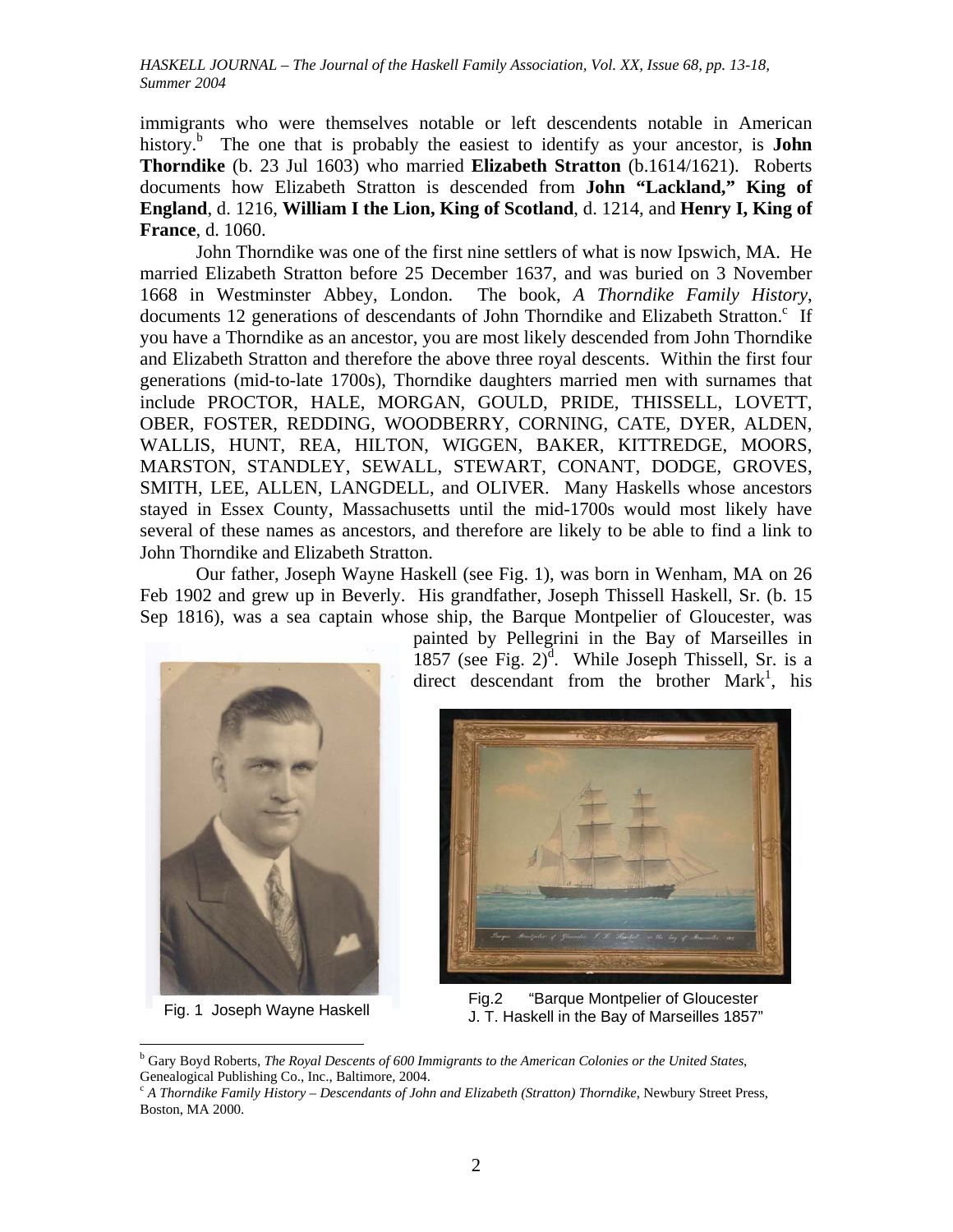maternal grandmother, Lucy Lovett, is descended from the brother William<sup>1</sup> Haskell.<sup>e</sup> Joseph Thissell's daughter, Elizabeth, was 5 years old at the time and she and her mother (and our great-grandmother), Nancy Adams Lamson, accompanied Joseph Thissell on this trip to France. Elizabeth and her father can be seen on the ship in the painting in Fig. 2. When they returned from this trip, Nancy was pregnant with our grandfather, Joseph Thissell Haskell Jr., who was born on 24 Dec 1857. Our great-grandfather, Joseph Thissell Haskell, Sr. then returned to sea where he was lost on 22 Oct 1858. The 5-yearold Elizabeth Haskell (Aunt Lizzy) bought the doll shown in Fig. 3 in France while on this trip.<sup>f</sup> She lived to be 94 years old in a small house on the corner of Lovett and Thorndike Street in Beverly. (The house has since been torn down and rebuilt, but the old brick wall is still there – see Fig. 4). Our father, Joseph Wayne Haskell, lived in a small house (also replaced) on Lovett street directly behind Aunt Lizzy's house.



Fig. 3 Doll bought in France in 1857 for Aunt Lizzy, the daughter of Joseph Thissell Haskell



Fig. 4 Site of Aunt Lizzy's house on the corner of Lovett and Thorndike streets in Beverly, MA

Our father's mother was Lydia Danforth Gallop, who was born in Beverly, MA on 9 Jan 1861 (see Fig. 5). J. Wayne, as he was called, graduated from Beverly high school in 1919 where he was salutatorian and editor of the student yearbook (see Fig  $6$ ).<sup>g</sup> He graduated with a BA from Boston University in  $1923$ , an AM from the Boston University Liberal Arts Graduate School and cum laude with a STB from the BU Theological Seminary in 1936.<sup>i</sup> He was ordained in the First Community Church of Danvers on 15 Mar 1934.<sup>j</sup> He married Dorothy Frances Tower in Boston on 6 July 1935.<sup>k</sup> They had three children while living in Concord, NH where he was minister of

d Ship painting owned by Richard E. Haskell.

<sup>&</sup>lt;sup>e</sup> Lucy<sup>6</sup> Lovett (Capt. Josiah<sup>5</sup> Lovett, Rebecca<sup>4</sup> Woodbury, Mary<sup>3</sup> Dodge, Mary<sup>2</sup> Haskell, William<sup>1</sup> Haskell)<br><sup>f</sup> doll awned by Elizabeth Haskell Fisk

<sup>&</sup>lt;sup>f</sup> doll owned by Elizabeth Haskell Fisk<br><sup>g</sup> *The Aegis. Beverly High School, June, 1919*. Pgs.163, 172, 174, 175; Yearbook and original photo owned by Elizabeth Haskell Fisk.

h Program: *Commencement Week of Nineteen Twenty-Three of Boston University*, class prophet, J. Wayne Haskell. Owned by E. H. Fisk.

i Newspaper picture: Boston Traveler, Boston, MA, Monday, June 15, 1936. "View of Boston University Commencement" owned by E.H.Fisk.

<sup>&</sup>lt;sup>j</sup> Program: "Ordination of Joseph Wayne Haskell to the Christian Ministry". First Community Church, Danvers, Massachusetts. 1934. Owned by E.H. Fisk.

k Register of Marriages, Melrose, Middlesex Co., MA. Vol. 5, p. 374, No. 9250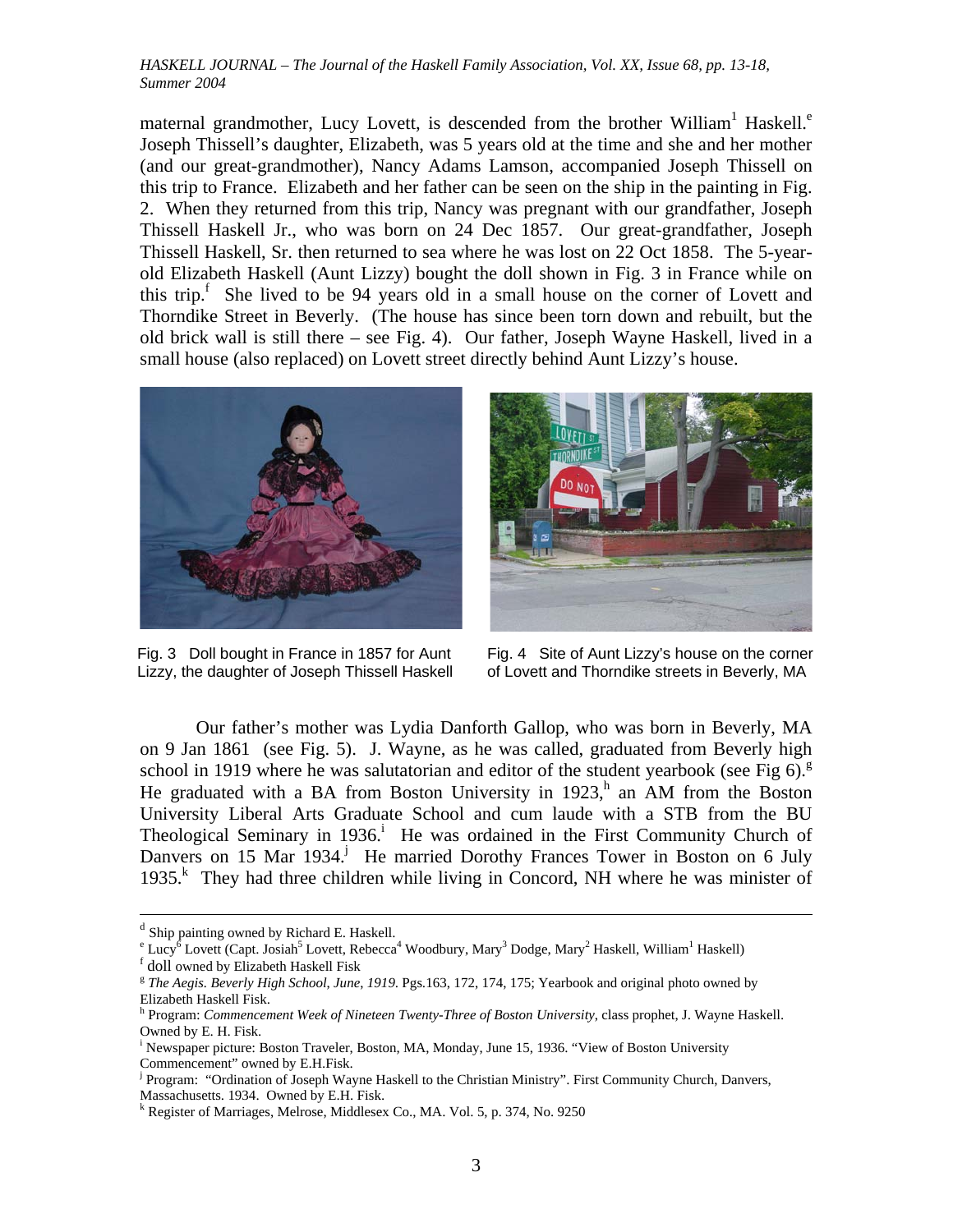the White Memorial Universalist Church (1937-1946). He became minister of the First Congregational Church in Milford, NH in 1946 and remained there until his death in 1951. In addition to being a minister, J. Wayne Haskell was a professional magician who performed magic shows throughout New England. He was a lifelong member of the Society of American Magicians and the chaplain of the International Brotherhood of Magicians.



Fig. 5 Joseph Wayne Haskell and his



Joseph Wayne Haskell and his Fig. 6 High school graduation picture<br>mother Lydia Danforth Gallop of Joseph Wayne Haskell of Joseph Wayne Haskell

J. Wayne Haskell's maternal grandfather was Edmund Kimball Gallop (b. 5 Oct 1814) whose mother was Nabby Baker Lovett (b. 17 Jul 1786)<sup>1</sup>. Nabby's parents were

Jonathan Lovett (b. 29 May 1758) and Elizabeth Ober (b. 1 Aug 1755), and her grandparents were John Lovett (b. 2 Mar 1734) and Judith Ober (b. 27 Nov 1738). Nabby had a sister, Betsey (b. 29 Feb 1784), who died of smallpox on 9 Dec 1792. John Lovett's headstone that refers to Betsey is shown in Fig. 7. John Lovett's father was Ebenezer Lovett (b. 9 Feb 1702) who was married to Joanna

> Fig. 7 Headstone inscription: **(Central Cemetary, Beverly, Essex Co., MA)** In Memory of Mr. John Lovett, Who died Dec 13<sup>th</sup> 1792, In the  $58<sup>th</sup>$  year of his age Also Betcey his grand daug. Who died of the Small pox 9<sup>th</sup> infant aged 10 years

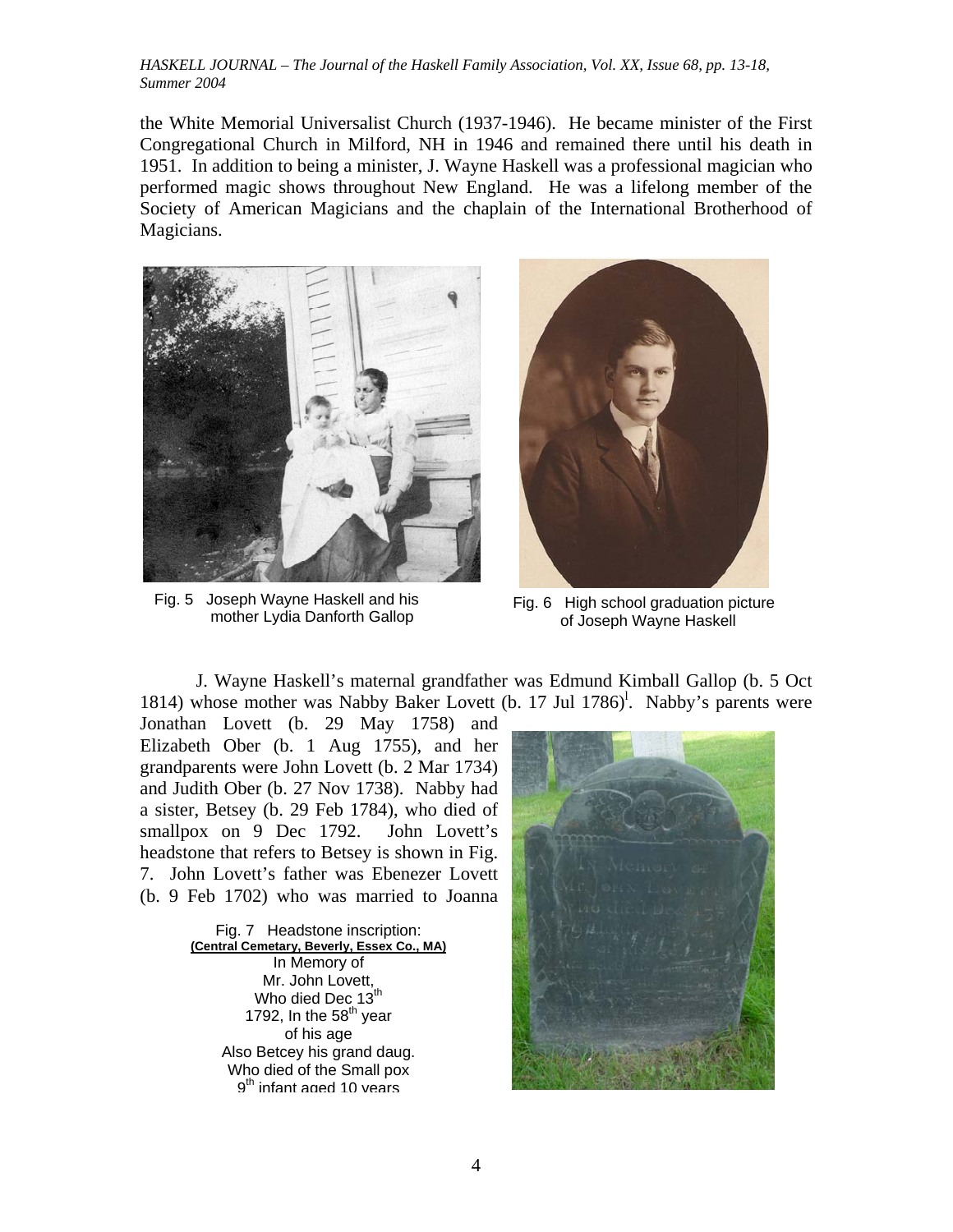Thorndike (Capt. John<sup>3</sup> Thorndike, Capt. Paul<sup>2</sup> Thorndike, John<sup>1</sup> Thorndike). The complete descent of Joseph Wayne Haskell from John Thorndike and Elizabeth Stratton is shown in Table 1.

| Table 1 Descent of Joseph Wayne Haskell from John Thorndike and Elizabeth Stratton |  |  |
|------------------------------------------------------------------------------------|--|--|
|                                                                                    |  |  |

| 1.  | <b>John Thorndike</b> (b. 23 Jul 1603) = <b>Elizabeth Stratton</b> (b.1614/1621) <sup>m</sup>                                                                                                                    |
|-----|------------------------------------------------------------------------------------------------------------------------------------------------------------------------------------------------------------------|
| 2.  | Paul Thorndike (b. 1643, Ipswich, Essex, MA, d. Bef 2 Jan 1698, Beverly, MA) <sup>m</sup><br>= Mary Patch (b. 6 Apr 1650, Ipswich, Essex, MA, 12 May 1716, Beverly, MA) <sup>m</sup>                             |
| 3.  | Capt. John Thorndike (b. 22 Jan 1674, Beverly, Essex, MA, d. 23 Mar 1759/1760, Beverly, $MA$ ) <sup>m</sup><br>$=$ Joanna Larkin (b. 13 May 1673, Charlestown, MA, d. 12 May 1716, Beverly, MA) <sup>m</sup>     |
| 4.  | Joanna Thorndike (b. 1 Aug 1703, Beverly, Essex, MA, d. 27 Mar 1775, Beverly, MA) <sup>m</sup><br>= Ebenezer Lovett (b. 9 Feb 1702, Beverly, Essex, MA, d. 23 Jul 1778, Beverly, MA) <sup>n</sup>                |
| 5.  | John Lovett (b. 2 Mar 1734, Beverly, Essex, MA, d. 13 Dec 1792, Beverly, MA) <sup>o</sup><br>$=$ Judith Ober (b. 27 Nov 1738, Beverly, Essex, MA, d. 13 Sep 1829, Beverly, MA) <sup>p</sup>                      |
| 6.  | Jonathan Lovett (b. Abt 1751, Beverly, Essex, MA, d. 15 Feb 1823, Beverly, MA) <sup>q</sup><br>$=$ Elizabeth Ober (b. 1 Aug 1755, Beverly, Essex, MA, d. 25 Jul 1804, Beverly, MA) <sup>r</sup>                  |
| 7.  | Nabby Baker Lovett (b. 17 Jul 1786, Beverly, Essex, MA, d. 16 Jun 1861, Beverly, MA) <sup>s</sup><br>$=$ William Gallop (b. 18 Aug 1777, Beverly, Essex, MA, d. 15 Aug 1825, Beverly, MA) <sup>t</sup>           |
| 8.  | Edmund Kimball Gallop (b. 3 Oct 1815, Beverly, Essex, MA, d. 29 Jan 1865, Beverly, MA) <sup>u</sup><br>$=$ Abigail Hooper Danforth (b. 9 Sep 1819, Manchester, MA, d. 13 Mar 1904, Beverly, MA) <sup>v</sup>     |
| 9.  | Lydia Danforth Gallop (b. 9 Jan 1861, Beverly, Essex, MA, d.14 May 1935, Beverly, MA) <sup>w</sup><br>$=$ Joseph Thissell Haskell (b. 24 Dec 11857, Beverly, Essex, MA, d.14 May 1935, Beverly, MA) <sup>p</sup> |
| 10. | Joseph Wayne Haskell (b. 26 Feb 1902, Wenham, Essex, MA, d. 15 Feb 1951, Nashua, NH) <sup>p</sup><br>= Dorothy Frances Tower (b. 23 Jul 1935, Boston, Suffolk, $MA$ ) <sup>x</sup>                               |

 $\frac{1}{1}$ <sup>1</sup> Family Bible of Abigail (Gallop) Bisson, owned by Elizabeth Haskell Fisk.

<sup>m</sup> *A Thorndike Family History – Descendants of John and Elizabeth (Stratton) Thorndike*, Newbury Street Press, Boston, MA 2000.

<sup>r</sup> City of Beverly, Births, Marriages, Deaths, 1653-1890, F-L, Vol. 43, pages 111; Vital Records of Beverly, Essex, Co., MA, Vol. 1, Page 239, Vol. 2, Page 200, Vol. 2, Page 494; Headstone photo by Richard E. Haskell.

n City of Beverly, Births, Marriages, Deaths, 1653-1890, F-L, Vol. 43, page 109; Vital Records of Beverly, Essex, Co., MA, Vol. 1, Page 216, Vol. 2, Page 200, Vol. 2, Page 493; Headstone photo by Richard E. Haskell.

<sup>&</sup>lt;sup>o</sup> City of Beverly, Births, Marriages, Deaths, 1653-1890, F-L, Vol. 43, pages108, 109; Vital Records of Beverly, Essex, Co., MA, Vol. 1, Page 217, Vol. 2, Page 198, Vol. 2, Page 496; Headstone photo by Richard E. Haskell.

<sup>&</sup>lt;sup>p</sup> City of Beverly, Births, Marriages, Deaths, 1653-1890, F-L, Vol. 43, pages 108; Vital Records of Beverly, Essex, Co., MA, Vol. 1, Page 241, Vol. 2, Page 198, Vol. 2, Page 497; Headstone photo by Richard E. Haskell.

<sup>&</sup>lt;sup>q</sup> City of Beverly, Births, Marriages, Deaths, 1653-1890, F-L, Vol. 43, pages 108, 111; Vital Records of Beverly,

Essex, Co., MA, Vol. 1, Page 213, Vol. 2, Page 200, Vol. 2, Page 496; Headstone photo by Richard E. Haskell.

<sup>&</sup>lt;sup>s</sup> City of Beverly, Births, Marriages, Deaths, 1653-1890, F-L, Vol. 43, pages 111; Vital Records of Beverly, Essex, Co., MA, Vol. 1, Page 209, Vol. 2, Page 130; Headstone photo by Richard E. Haskell; Family Bible of Abigail (Gallop) Bisson, owned by Elizabeth Haskell Fisk.

t Vital Records of Beverly, Essex, Co., MA, Vol. 1, Page 147, Vol. 2, Page 130, Vol. 2, Page 448; Headstone photo by Richard E. Haskell; Family Bible of Abigail (Gallop) Bisson, owned by Elizabeth Haskell Fisk. u

<sup>&</sup>lt;sup>u</sup> Vital Records of Beverly, Essex, Co., MA, Vol. 1, Page 146, Vol. 2, Page 130; Headstone photo by Richard E. Haskell.

v Vital Records of Beverly, Essex, Co., MA, Vol. 2, Page 82; Family bible of Lydia Danforth Gallop, owned by Richard E. Haskell; Headstone photo by Richard E. Haskell.

<sup>&</sup>lt;sup>w</sup> Family bible of Lydia Danforth Gallop, owned by Richard E. Haskell; Headstone photo by Richard E. Haskell.  $^{x}$  Register of Marriages, Melrose, Middlesex Co., MA. Vol. 5, p. 374, No. 9250.